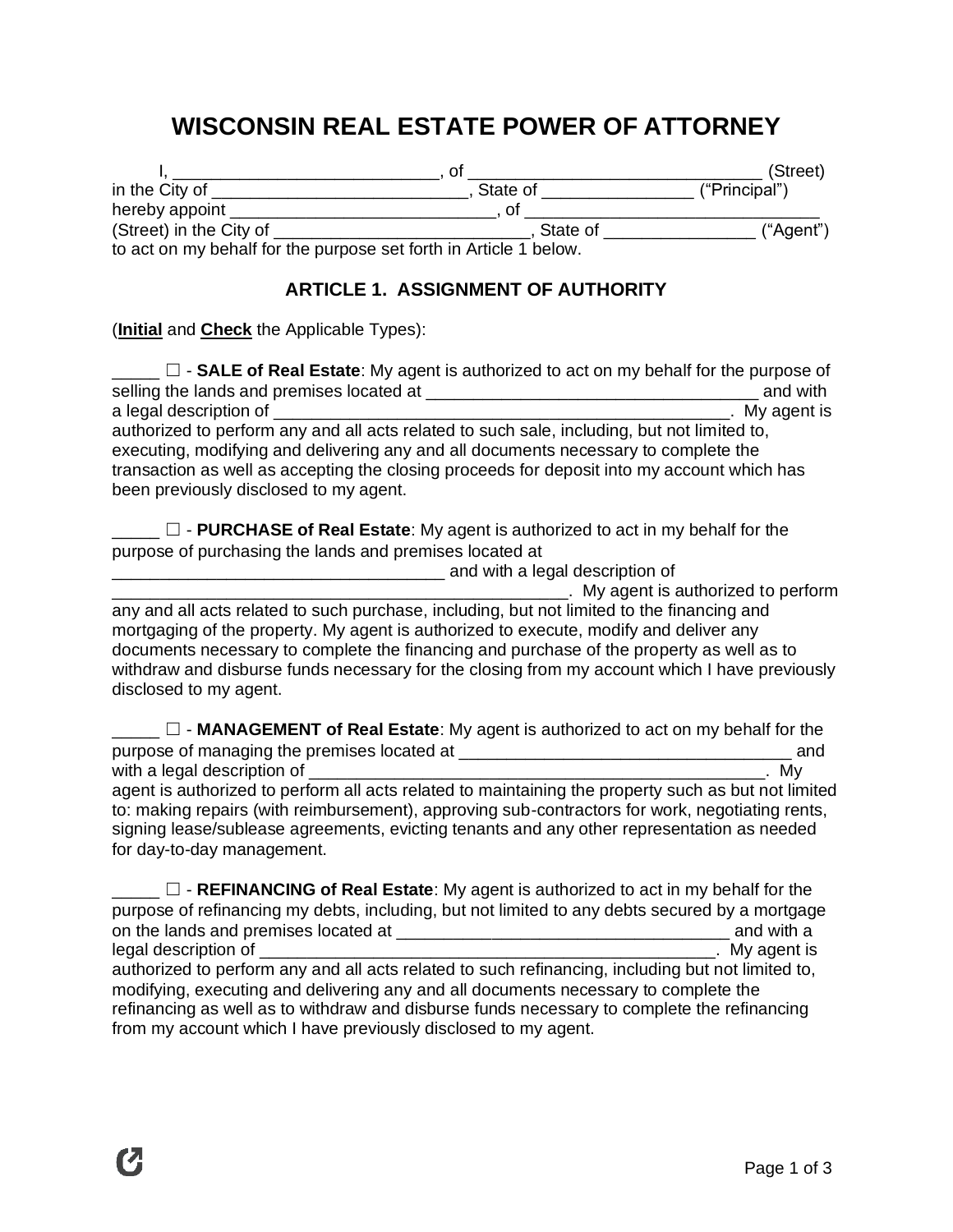# **ARTICLE 2. DURABLE POWER OF ATTORNEY**

This power of attorney shall not be affected by the Principal's subsequent disability or incapacity unless otherwise stated in Article 3(b).

## **ARTICLE 3. TERM**

(**Initial** and **Check** the Applicable Term):

 $\Box$   $\Box$  - This power of attorney is effective as of the date hereof and shall terminate upon revocation or automatically on \_\_\_\_\_\_\_\_\_\_\_\_\_\_\_\_\_\_ (mm/dd/yyyy).

 $\Box$  - This power of attorney is effective as of the date hereof and shall terminate upon my death or revocation.

\_\_\_\_\_ ☐ - (**Non-Durable Option**) This power of attorney is effective as of the date hereof and shall terminate upon my incapacity, or death, or revocation.

## **ARTICLE 4. RATIFICATION**

I, the Principal, grant my Agent full power and authority to perform all acts on my behalf as I could do if personally present, now ratifying and confirming all that my Agent may do pursuant to this power.

## **ARTICLE 5. GOVERNING LAW**

This Note shall be governed by, and construed in accordance with, the laws of the State of Wisconsin.

# **ARTICLE 6. REVOCATION**

I, the Principal, hereby revoke any existing powers of attorney that may have previously been granted by me relative to the above described property.

**In witness whereof**, I have executed this instrument on \_\_\_\_\_\_\_\_\_\_\_\_\_\_\_\_\_\_ (mm/dd/yyyy).

**Principal's Signature**:

Print Name: